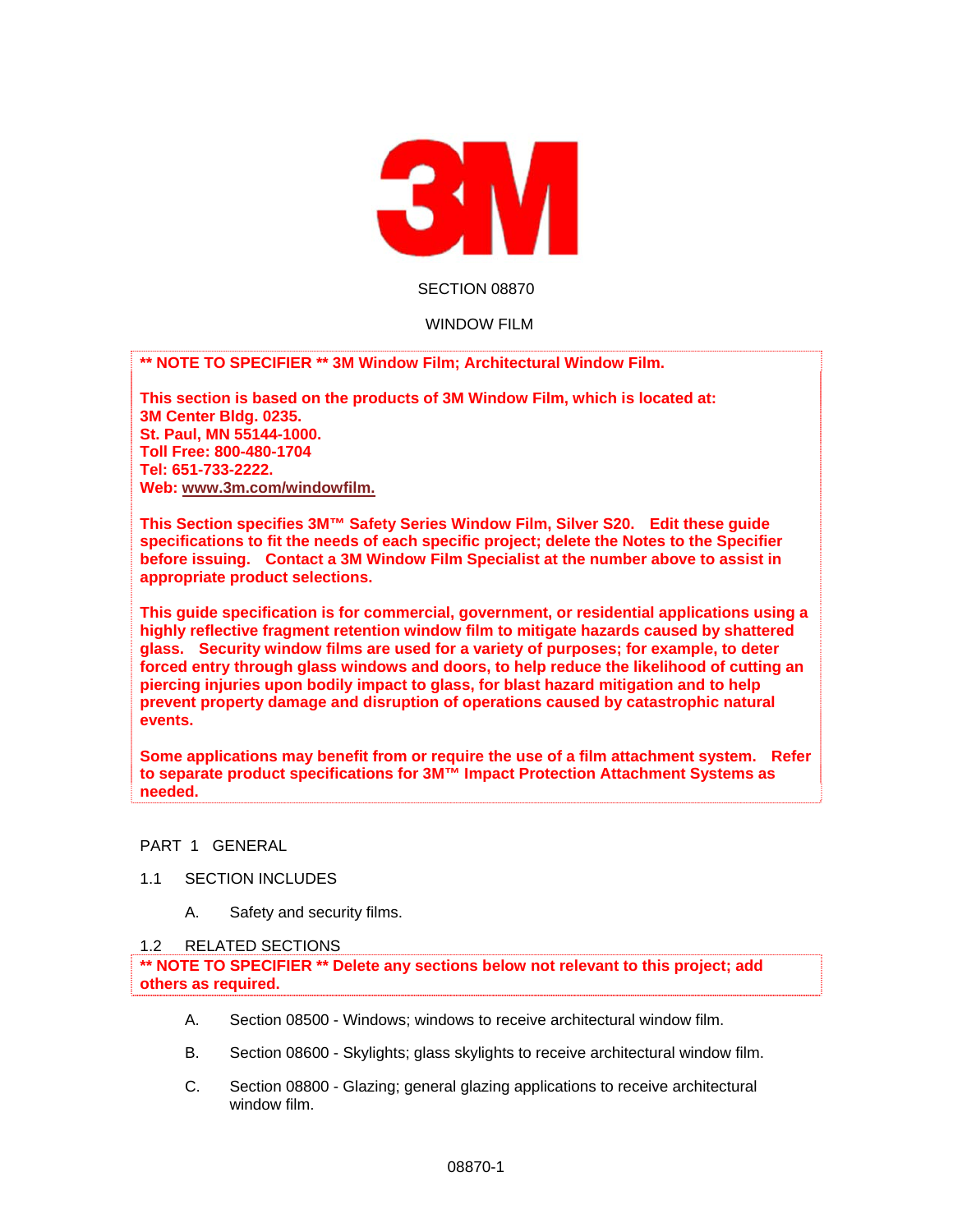D. Section 08900 - Glazed Curtain Walls; curtain walls to receive architectural window film.

# 1.3 REFERENCES

**\*\* NOTE TO SPECIFIER \*\* Delete references from the list below that are not actually required by the text of the edited section.** 

- A. ASHRAE American Society for Heating, Refrigeration, and Air Conditioning Engineers; Handbook of Fundamentals.
- B. ASTM International (ASTM):
	- 1. ASTM D 882 Standard Test Method for Tensile Properties of Thin Plastic Sheeting.
	- 2. ASTM D 1044 Standard Method of Test for Resistance of Transparent Plastics to Surface Abrasion (Taber Abrader Test).
	- 3. ASTM D 4830 Standard Test Methods for Characterizing Thermoplastic Fabrics Used in Roofing and Waterproofing.
	- 4. ASTM E 84 Standard Method of Test for Surface Burning Characteristics of Building Materials.
	- 5. ASTM E 903 Standard Methods of Test for Solar Absorbance, Reflectance and Transmittance of Materials Using Integrating Spheres.
	- 6. ASTM E 1886 Standard Test Method for Performance of Exterior Windows, Curtain Walls, Doors, and Impact Protective Systems Impacted by Missile(s) and Exposed to Cyclic Pressure Differentials.
	- 7. ASTM E 1996 Standard Specification for Performance of Exterior Windows, Curtain Walls, Doors and Impact Protective Systems Impacted by Windborne Debris in Hurricanes.
	- 8. ASTM F1642 Standard Method of Test for Glazing and Glazing Systems Subject to Airblast Loadings
- C. ANSI Z97.1 American National Standard for Safety Glazing Materials Used in Buildings - Safety Performance Specifications and Methods of Test.
- D. Consumer Products Safety Commission 16 CFR, Part 1201 Safety Standard for Architectural Glazing Materials.
- E. GSA-TS01-2003 -- Standard Test for Glazing and Glazing Systems Subject to Airblast Loadings.
- F. NFRC 100/200 (Formerly ASTM E903) Standards Methods of Test for Solar Absorbance, Reflectance, and Transmittance of Materials Using Integrating Spheres.

# 1.4 PERFORMANCE REQUIREMENTS

A. Safety Glazing Impact Performance: 400 ft-lbs impact resistance, meeting ANSI Z97.1 (Class A, Unlimited) impact requirements with film applied on ¼" annealed glass.

# B. Blast Hazard Mitigation Performance:

**\*\* NOTE TO SPECIFIER \*\* High explosive arena blast testing and shock tube testing are performance based methods for evaluating safety and security films for blast hazard mitigation. Manufacturer shall provide 3rd party test reports or a data sheet summary with specific reference to a 3rd party test report showing the product complies with the referenced standards. The submittal shall indicate the blast load tested (blast pressure and impulse), film product tested, film attachment method, glass substrate tested, and**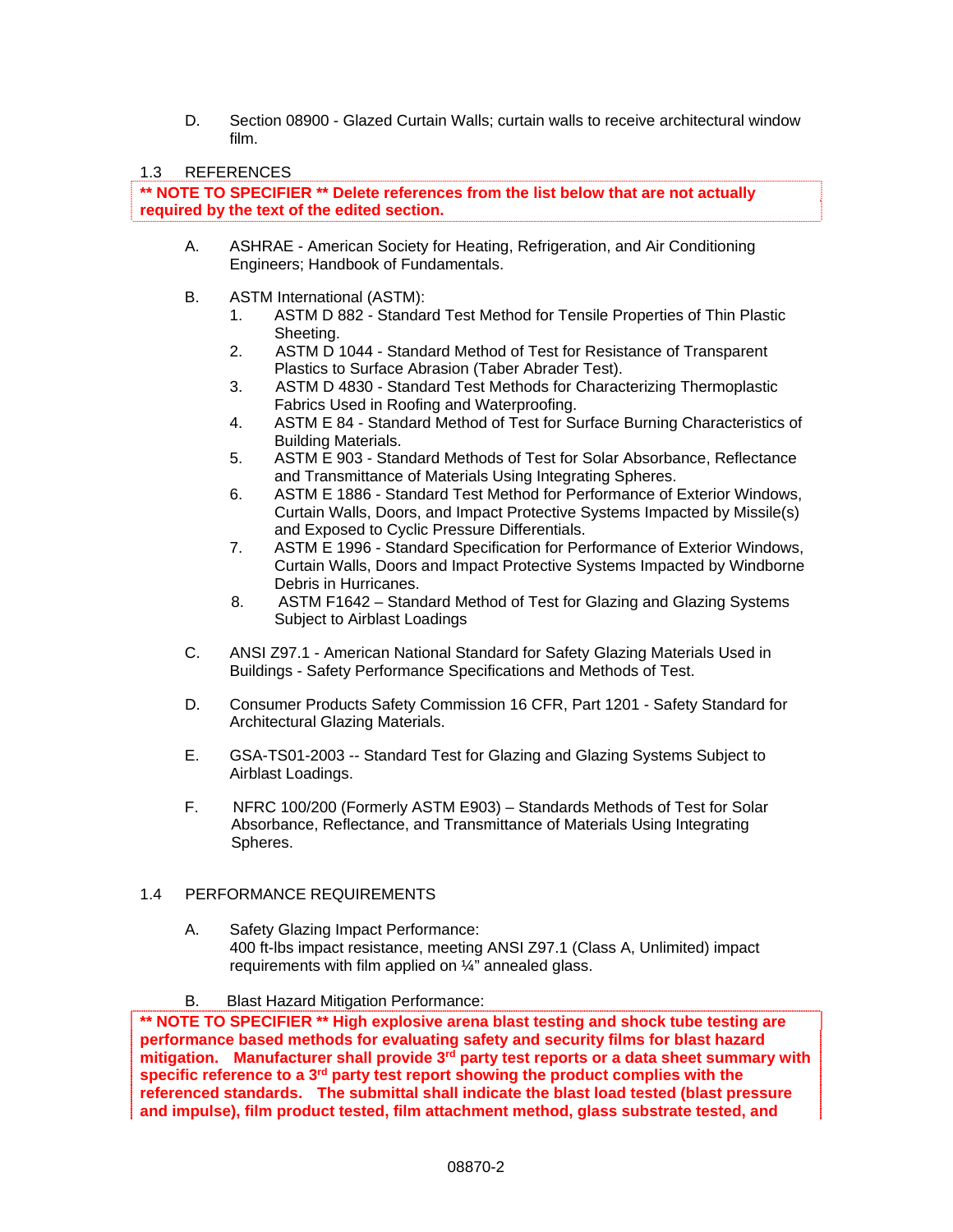**performance rating achieved.** 

**Frequently specified blast performance standards are GSA TS01 and ASTM F1642. GSA TS01 performance conditions are as follows: Level "3B" = Low Hazard; Level "3A" = Very Low Hazard; and Level "2" = No Hazard. A commonly minimum specified level of protection is "3B"; therefore in comparison, products with GSA "3A" or "2" ratings exceed this level.** 

> ASTM F1642 "Minimal Hazard" and GSA TS01-2003 "Level 2" at minimum blast load of 6 psi and 42 psi\*msec. Glazing systems vary, contact Manufacturer for more information.

C. Missile Impact and Pressure Cycling for Building Envelope Protection:

**\*\* NOTE TO SPECIFIER \*\* IMPORTANT NOTICE: These products are not approved in the State of Florida for use as hurricane, windstorm, or impact protection from wind-borne debris from a hurricane or windstorm. In compliance with Florida Statute 553.842, these products may not be advertised, sold, offered, provided, distributed, or marketed in the State of Florida as hurricane, windstorm, or impact protection from wind-borne debris from a hurricane or windstorm.** 

**Missile Impact and Pressure Cycling are performance based tests for Building Envelope Protection. Manufacturer shall provide 3rd party test reports showing the product complies with the impact and pressure cycling requirements of ASTMs E1886 / E1996.** 

> ASTM E1886 / E1996 Small Missile A Impact resistance and subsequent pressure cycling +/- 60 psf Design Pressure. Glazing systems vary, contact Manufacturer for more information.

D. Flammability Performance: Surface burning characteristics when tested in accordance ASTM E 84, demonstrating film applied to glass rated Class A for Interior Use:

**\*\* NOTE TO SPECIFIER \*\* Flammability properties are important to ensure the film is properly rated for interior use. Class A rated for Interior Use requires a Flame Spread Index no greater than 25; and Smoke Developed Index no greater than 450. Verify Flammability properties through submittal of 3rd Party Test reports.** 

- 1. Flame Spread Index: < 5
- 2. Smoke Developed Index: < 25
- E. Optical / Solar Properties (filmed applied to ¼" clear single pane glass 1. Solar Heat Gain Coefficient:

**\*\* NOTE TO SPECIFIER \*\* Solar Heat Gain Coefficient (SHGC) is a measure of the film's ability to reject solar energy. A lower SHGC is desirable when heat rejection is preferred. A Manufacturer's reported values for SHGC and Total Solar Energy Rejected (TSER), when added, must be equal to 1.** 

# Not more than 0.25

- 2. Visible Light Transmission: not more than 18%
- 3. Visible Light Reflected (Interior): not more than 62%
- 4. Visible Light Reflected (Exterior): not more than 61%

# 1.5 SUBMITTALS

- A. Submit under provisions of Section 01300.
- B. Product Data: Manufacturer's current technical literature on each product to be used, including:
	- 1. Manufacturer's Data Sheets
	- 2. Preparation instructions and recommendations
	- 3. Storage and handling requirements and recommendations
	- 4. Installation methods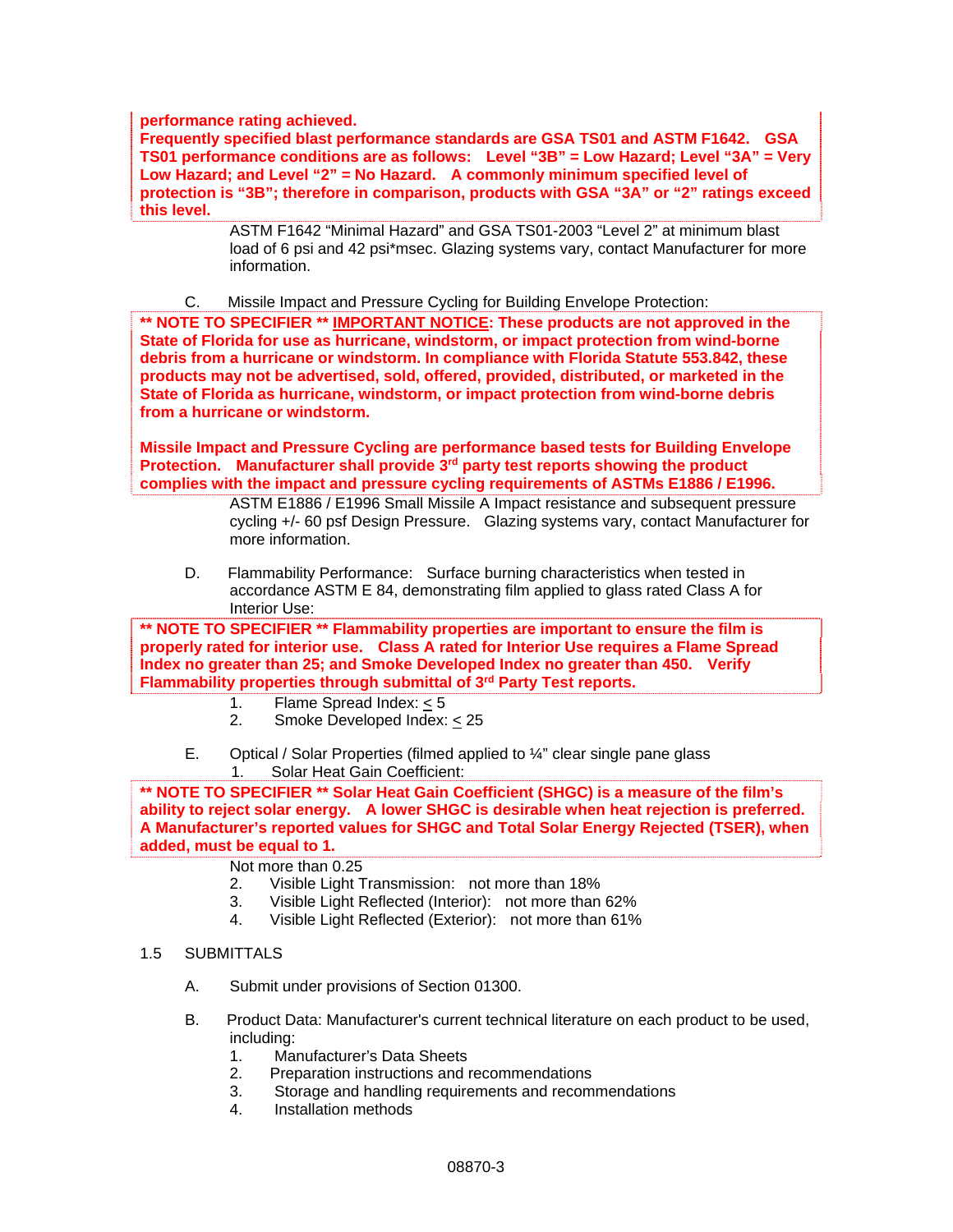C. Verification Samples: For each film specified, two samples representing actual film color and pattern

**\*\* NOTE TO SPECIFIER \*\* DELETE Test Report submittal requirement when proprietary specification is used and can be held. MAINTAIN Test Report submittal requirement when other products may be submitted for substitution.** 

- D. 3<sup>rd</sup> Party Test Report Submittal Requirements. Submit the following 3<sup>rd</sup> Party test reports indicating compliance with the test values listed in this section.
	- 1. Flammability Testing, ASTM E84
	- 2. Safety Glazing Impact Testing, 16 CFR 1201

**\*\* NOTE TO SPECIFIER \*\* DELETE any of the following 3rd Party Test report submittals if primary product use is not for building envelope and/or blast protection.** 

- 3. Missile Impact and Pressure Cycling Testing, ASTMs E1886/E1996
- 4. Blast Hazard Mitigation Testing, ASTM F1642 / F2912 and/or GSA-TS01- 2003
- E. Other Product Submittals

**\*\* NOTE TO SPECIFIER \*\* DELETE the following if primary product use is not for blast protection.** 

- 1. Manufacturer's summary of 3<sup>rd</sup> Party Blast Hazard Mitigation Testing, ASTM F1642 / F2912 and/or GSA-TS01-2003
- F. Installer Qualifications: Submit the following documentation:
	- 1. Provide documentation, including Manufacturer assigned Dealer number, which verifies the installer is authorized by the Manufacturer to perform Work specified in this section.
	- 2. Provide a commercial building reference list of 5 properties where the installer has applied window film. This list will include the following information:
		- a. Name of building.
		- b. The name and telephone number of a management contact.
		- c. Type of glass.
		- d. Type of film.
		- e. Amount of film installed.
		- f. Date of completion.

# 1.6 QUALITY ASSURANCE

- A. Manufacturer Qualifications: All primary products specified in this section will be supplied by a single manufacturer with a minimum of ten years experience.
- B. Installer Qualifications: All products listed in this section are to be installed by a single installer with a minimum of five years demonstrated experience in installing products of the same type and scope as specified.

**\*\* NOTE TO SPECIFIER \*\* Include a mock-up if the project size and/or quality warrant taking such a precaution. The following is one example of how a mock-up on a large project might be specified. When deciding on the extent of the mock-up, consider all the major different types of work on the project.** 

- C. Mock-Up: Provide a mock-up for evaluation of surface preparation techniques and application workmanship.
	- 1. Finish areas designated by Specifying Authority.
	- 2. Do not proceed with remaining work until workmanship, color, and sheen are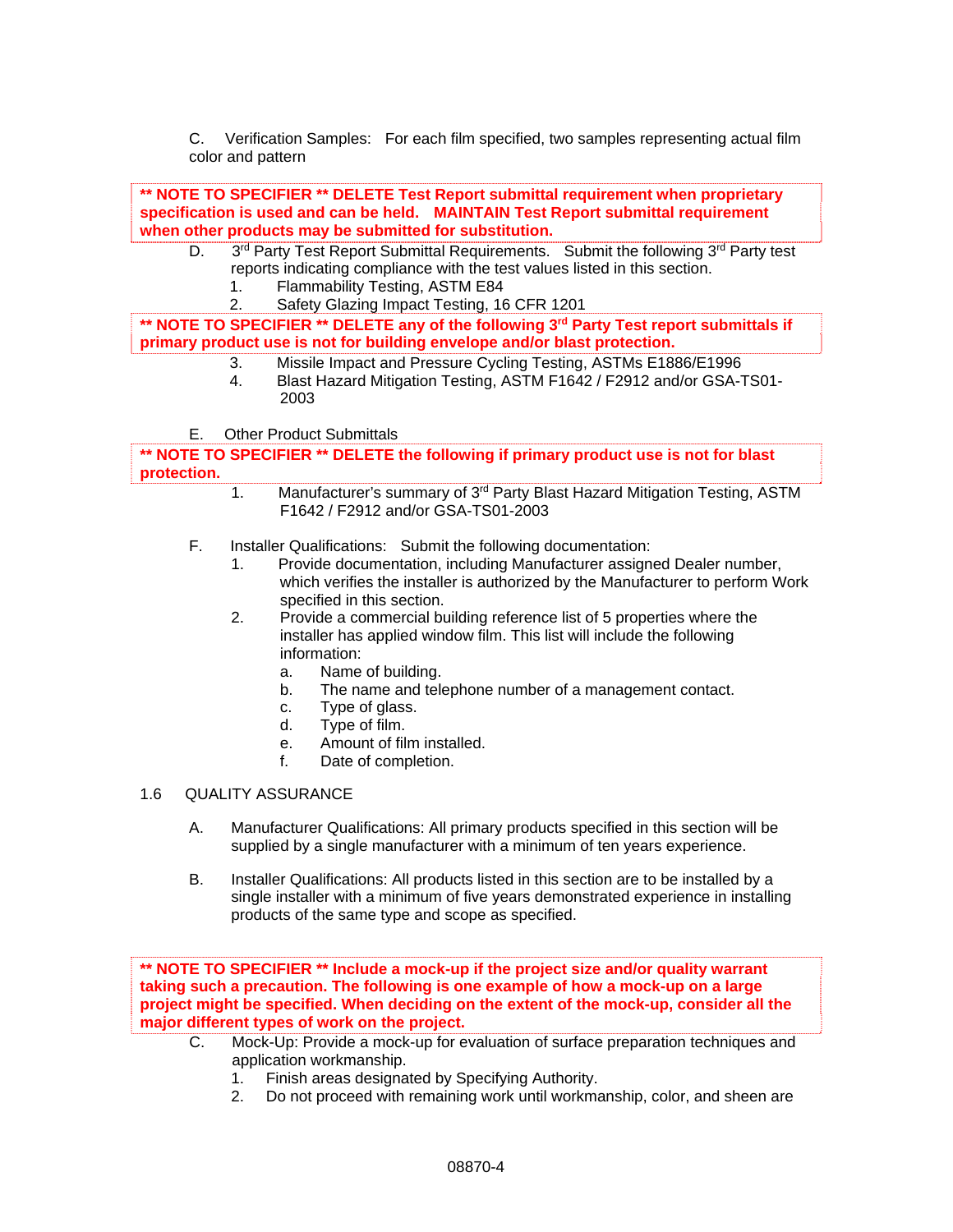approved by the Specifying Authority.

- 3. Refinish mock-up area as required to produce acceptable work.
- D. Provide a Glass Stress Analysis of the existing glass and proposed glass/film combination as recommended by the film manufacturer.

#### 1.7 DELIVERY, STORAGE, AND HANDLING

- A. Store products in manufacturer's unopened packaging until ready for installation.
- B. Store and dispose of hazardous materials, and materials contaminated by hazardous materials, in accordance with requirements of local authorities having jurisdiction.

## 1.8 PROJECT CONDITIONS

A. Maintain environmental conditions (temperature, humidity, and ventilation) within limits recommended by manufacturer for optimum results. Do not install products under environmental conditions outside manufacturer's absolute limits.

#### 1.9 WARRANTY

- A. At project closeout, provide to Owner or Owners Representative an executed current copy of the manufacturer's standard limited warranty against manufacturing defect, outlining its terms, conditions, and exclusions from coverage.
- B. For warranty to be valid, product must have been installed by a Manufacturer Authorized Dealer/Applicator according to Manufacturer's installation instructions

## PART 2 PRODUCTS

## 2.1 MANUFACTURERS

- A. Acceptable Manufacturer: 3M Window Film , which is located at: 3M Center Bldg. 0235-02-S-27 ; St. Paul, MN 55144-1000; Toll Free Tel: 800-480-1704; Tel: 651- 733-2222; Fax: 651-737-3446; Web: www.3m.com/windowfilm
- B. Requests for substitutions will be considered in accordance with provisions of Section 01600.

## 2.2 SAFETY AND SECURITY WINDOW FILM WITH SUN CONTROL

A. Safety and Security Window Film with Sun Control: 3M™ Safety Series, Silver S20. Highly reflective polyester film, nominally 8 mils (0.008") thick, with a durable abrasion resistant coating over one surface and a pressure sensitive adhesive on the other. The film is comprised of an optically clear safety film laminated to a metallized film layer for reflective and sun control properties. The adhesive is pressureactivated, not water-activated, and forms a mechanical bond, not chemical bond, to the glass.

#### 1. Physical / Mechanical Performance Properties (nominal):

**\*\* NOTE TO SPECIFIER \*\* While performance testing of film on glass is preferred approach for evaluating a safety film product, film tensile and mechanical properties are frequently specified. Where specified, indication shall be made as to product construction tested (with or without coatings) for fair comparison between products. Break, Tensile, and Elongation properties shall also be specified bi-directionally (MD / TD).** 

- a. Film Color: Silver reflective
- b. Film Thickness (excluding coatings or adhesive liner): Nominal 8 mils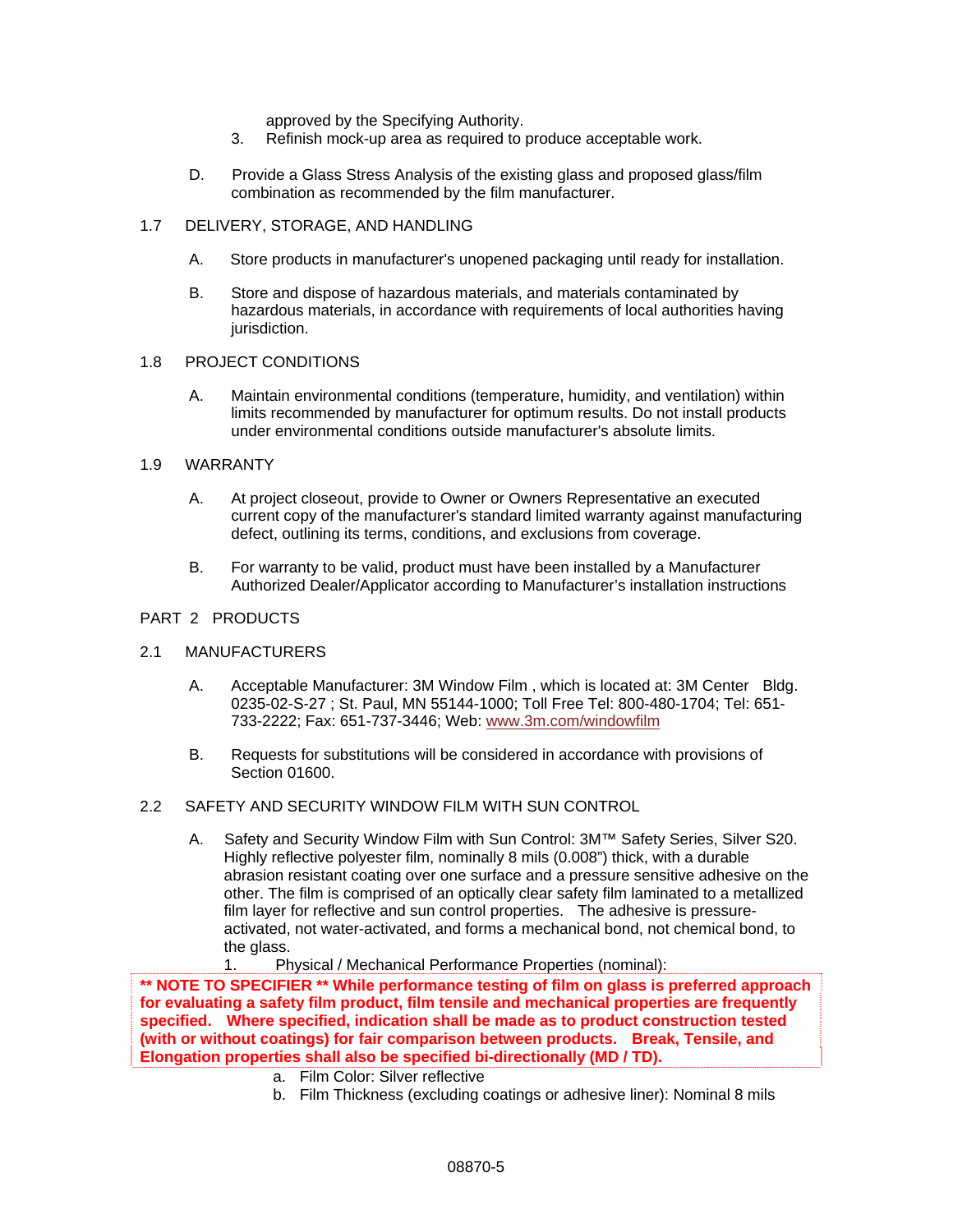- c. Tensile Properties, with coatings (ASTM D882):
	- 1) Tensile Strength: 20,000 psi (MD) / 30,000 psi (TD)
	- 2) Break Strength: 160 lb/in (MD) / 247 lb/in (TD)
	- 3) Percent Elongation at Break: 95 % (MD) / 76 % (TD)
	- 4) Yield Strength: 15,000 psi
	- 5) Percent Elongation at Yield: 7%
	- 6) Young's Modulus: 560 kpsi (MD) / 650 kpsi (TD)
- 2. Uniformity: No noticeable pin holes, streaks, thin spots, scratches, banding or other optical defects.
- 3. Variation in Total Transmission across the width: Less than 2 percent over the average at any portion along the length.
- 4. Identification: Labeled as to Manufacturer as listed in this Section.
- 5. Solar Performance Properties: Film applied to 1/4 inch (6.4 mm) thick clear glass (NFRC 100/200).
	- a. Visible Light Transmission: 18%
	- b. Visible Reflection: 61%
	- c. Ultraviolet Transmission: Not more than 1%.
	- d. Solar Heat Gain Coefficient: 0.25
- 6. Impact Resistance for Safety Glazing: Tested on 1/4 inch (6.4 mm) annealed glass.
	- a. Safety Rating (CPSC 16 CFR, Part 1201): Category 2 (400 ft-lbs).
	- b. Safety Rating (ANSI Z97.1): Class A, Unlimited (400 ft-lbs).
- 7. Building Envelope Protection: Missile Impact and Pressure Cycling

**\*\* NOTE TO SPECIFIER \*\* IMPORTANT NOTICE: These products are not approved in the State of Florida for use as hurricane, windstorm, or impact protection from wind-borne debris from a hurricane or windstorm. In compliance with Florida Statute 553.842, these products may not be advertised, sold, offered, provided, distributed, or marketed in the State of Florida as hurricane, windstorm, or impact protection from wind-borne debris from a hurricane or windstorm.** 

**Missile impact and pressure cycling are performance based tests for Building Envelope Protection. Manufacturer shall provide 3rd party test reports showing the product complies with the impact and pressure cycling requirements of ASTMs E1886 / E1996.** 

Film shall pass impact of Small Missile "A" and withstand subsequent pressure cycling (per ASTMs E1996 and E1886) at +/- 60 psf Design Pressure with use of 3M Impact Protection Adhesive attachment system. Tested on ¼" tempered glass.

8. Bomb Blast Mitigation:

**\*\* NOTE TO SPECIFIER \*\* High explosive arena blast testing and shock tube testing are performance based methods for evaluating safety and security films for blast hazard**  mitigation. Manufacturer shall provide 3<sup>rd</sup> party test reports or a data sheet summary with **specific reference to a 3rd party test report showing the product complies with the referenced standards. The data submittal shall indicate the blast load tested (blast pressure and impulse), film product tested, film attachment method, and performance rating achieved.** 

> Independent testing with results from high explosive arena blast or shock tube testing.

**\*\* NOTE TO SPECIFIER \*\* Select one or more of the following paragraphs, based on glazing types relevant for the project and film attachment method desired. DELETE any paragraphs not required.** 

- a. GSA Rating of "2" / ASTM F1642 "Minimal Hazard" with blast pressure of 4 psi and 28 psi\*msec blast impulse, on ¼" annealed single pane glass and 3M Impact Protection Profile Attachment system
- b. GSA Rating of "2"/ ASTM F1642 "Minimal Hazard" with blast pressure of 6 psi and 42 psi\*msec blast impulse, on ¼" annealed single pane glass and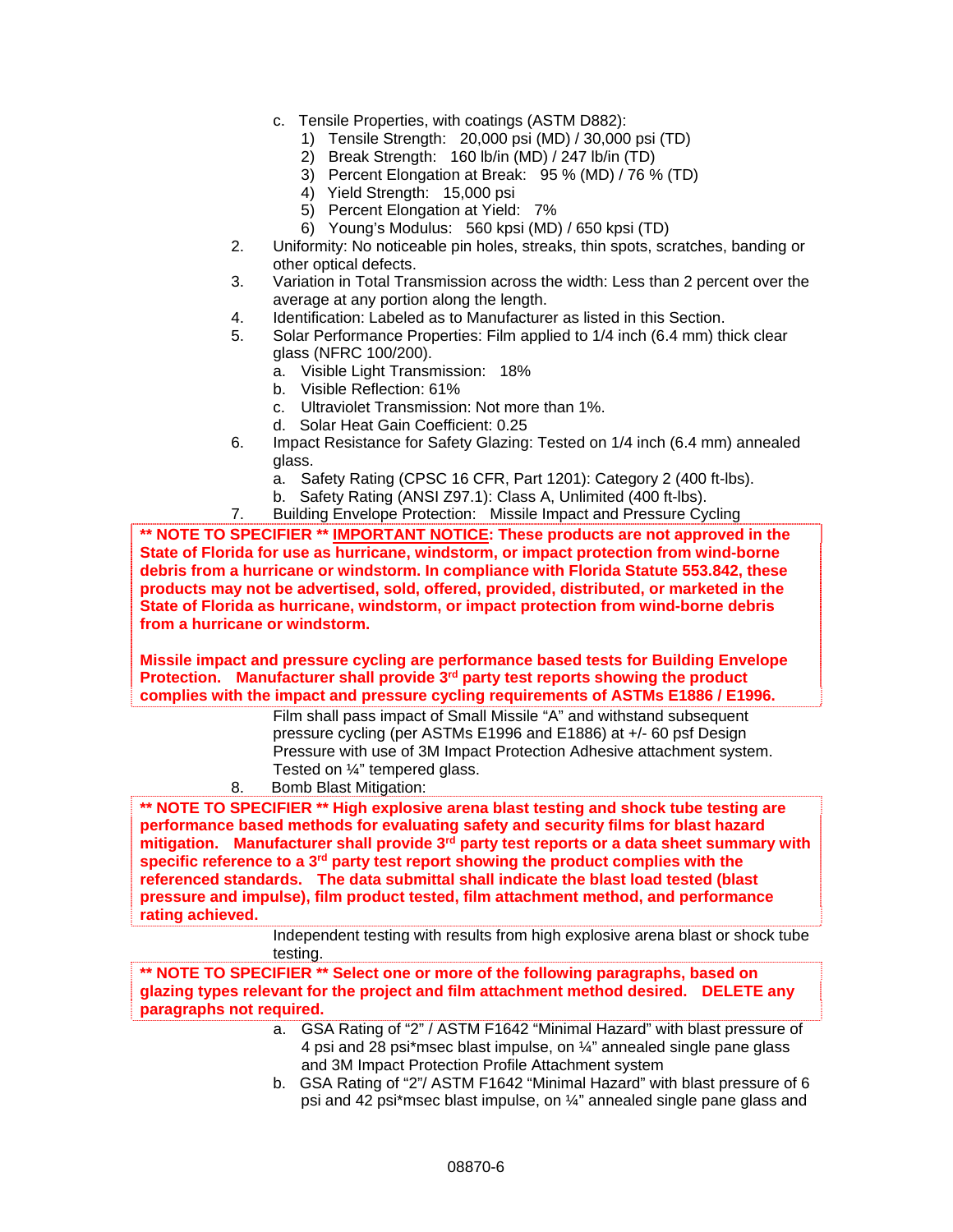3M Impact Protection Adhesive Attachment system

- c. GSA Rating of "2" / ASTM F1642 "No Hazard" with blast pressure of 4 psi and 28 psi\*msec blast impulse, on ¼" tempered single pane glass and 3M Impact Protection Adhesive Attachment system
- d. GSA Rating of "2" / ASTM F1642 "No Hazard" with blast pressure of 6 psi and 42 psi\*msec blast impulse, on 1" double pane tempered glass and 3M Impact Protection Adhesive Attachment system

## PART 3 EXECUTION

## 3.1 EXAMINATION

- A. If preparation of glass surfaces is the responsibility of another installer, notify Specifier in writing of deviations from manufacturer's recommended installation tolerances and conditions.
	- 1. Glass surfaces receiving new film should first be examined to verify that they are free from defects and imperfections, which will affect the final appearance:
- B. Do not proceed with installation until glass surfaces have been properly prepared and deviations from manufacturer's recommended tolerances are corrected. Prepare surfaces using the methods recommended by the manufacturer for achieving the best result under the project conditions.
- C. Commencement of installation constitutes acceptance of conditions.

## 3.2 PREPARATION

- A. Clean surfaces thoroughly prior to installation.
- B. Prepare surfaces using the methods recommended by the manufacturer for achieving the best result for the substrate under the project conditions.
- C. Refer to Manufacturer's installation instructions for methods of preparation of film attachment systems.

### 3.3 INSTALLATION

- A. Install in accordance with manufacturer's instructions.
- B. Cut film edges neatly and square at a uniform distance of 1/8 inch (3 mm) to 1/16 inch (1.5 mm) of window sealant. Use new blade tips after 3 to 4 cuts.
- C. Spray the slip solution, composed of 1 capful of baby shampoo or dishwashing liquid to 1 gallon of water, on window glass and adhesive to facilitate positioning of film.
- D. Apply film to glass and lightly spray film with slip solution.
- E. Squeegee from top to bottom of window, using a security film squeegee no wider than 5 inches. Apply firm pressure with squeegee to maximize effectiveness of slip solution removal. Spray slip solution to film as needed to reduce squeegee friction.
- F. Bump film edges with a lint-free towel wrapped around edge of a 5-way tool.
- G. Upon completion of film application, allow 30 days for moisture from film installation to dry thoroughly, and to allow film to dry flat with no moisture dimples when viewed under normal viewing conditions.